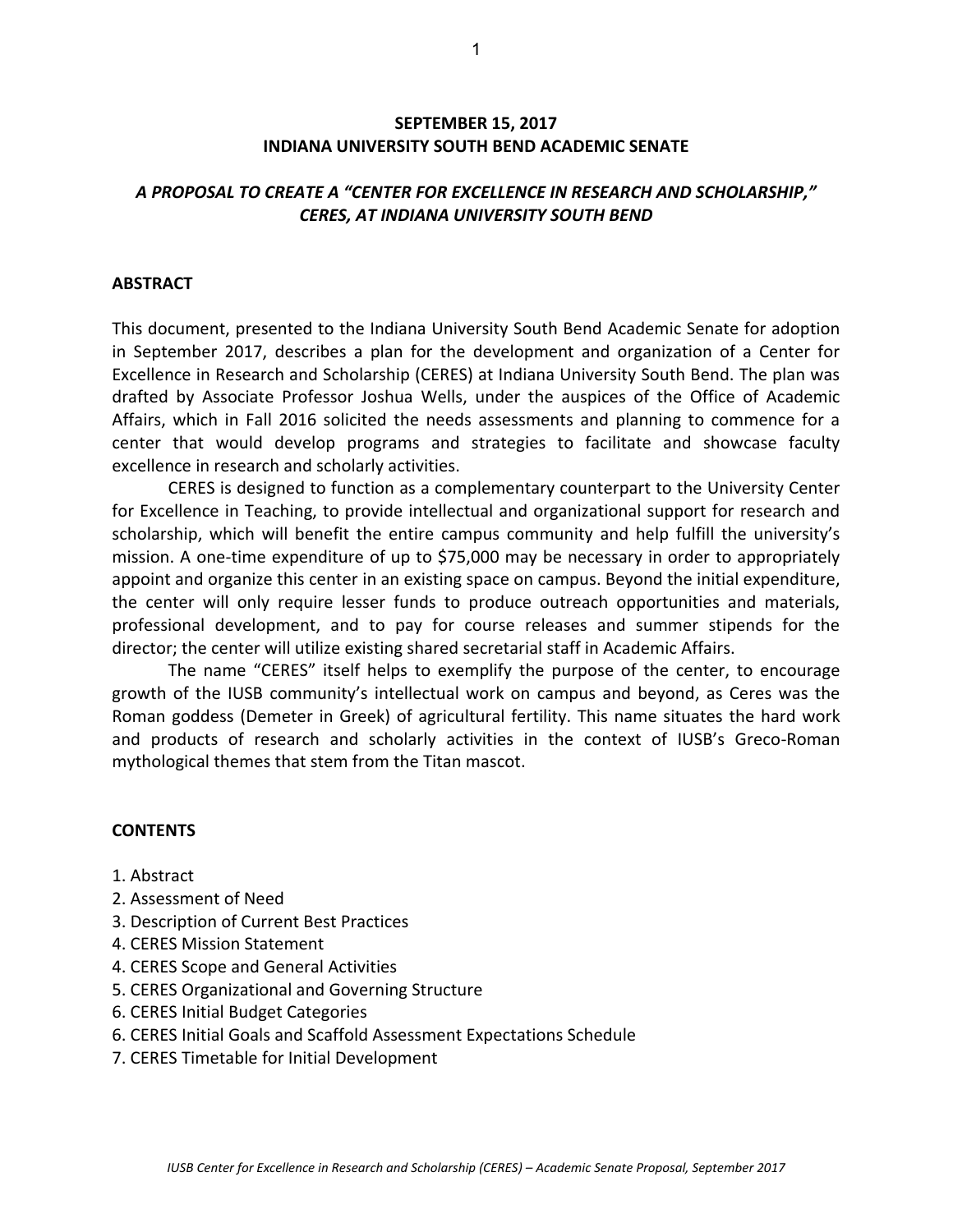#### **ASSESSMENT OF NEED**

Determination of interest in development of CERES among IUSB faculty, and discovery of areas of faculty-identified needs, were accomplished through face-to-face interviews during assembled faculty meetings of departmental units, and with administrators of constituent schools and colleges. These interviews were prompted with a draft general design of a research center in order to solicit feedback about interest in the particular implementation of a center, as well as a list of questions to encourage discussion of particular needs of faculty, staff, and students in particular contexts.

Without exception, the feedback from the faculty, and administrators of the schools and colleges, indicated universal interest in the development of a research center with a general design and scope as communicated in this document. Responses revealed four distinct themes of interest for CERES to act, each of which have important bearing on the IUSB commitments to teaching excellence and regional engagement through the support of excellence in research and scholarship:

*1. Infrastructure and Funding:* Respondents indicated interest in a center that would actively support IUSB researchers and research infrastructure through promotion of IUSB research regionally, as an advocate for research support needs (assisted identification of opportunities, peer-review of proposal and publication writing, travel assistance), and provide programs to facilitate development and professionalization of student-faculty teams.

*2. Collaboration and Networking*: Respondents indicated interest in a center that would serve as a pillar around which work groups and interest networks could coalesce by attracting regional clients and interested stakeholders (including links to the new Carnegie Engaged Campus initiative), promote on-campus interdisciplinary cooperation and communication, attract collaboration with other regional campuses in line with the *IU Regional Blueprint 2.0* and the goals of IU programs such as *New Frontiers*, and coordination with the IUSB University Center for Excellence in Teaching (UCET) (to enhance research-to-classroom pipelines, in consideration of SOTL as a research endeavor, and cooperative promotion and tenure preparation activities).

*3. Departmental and Faculty*: Respondents indicated interest in a center that would provide general and tailored programming to help disciplines and individual tenure line faculty, contingent faculty, and staff develop their research agendas and activities, including departmental and related disciplinary summits on tenure track assessment and best practices for employee evaluation, mentorship of junior faculty beginning with new faculty orientation programming and of senior faculty seeking promotion, trainings for grant proposal and budget development, trainings for new tool use (e.g. software, archives), guidance for coordinating teaching and research, management training to work with budgets and student employees.

*4. Student Support*: Respondents indicated interest in a center that would provide relevant training and professional development opportunities to student researchers who either work directly with IUSB researchers as assistants or partners, or who are mentored through individual projects, at the undergraduate and graduate levels. Topics in this category included student training in general research and scholarly expectations, programs to support and enrich research participation among underrepresented and international student populations, programs to help students match interests with faculty activities, next-level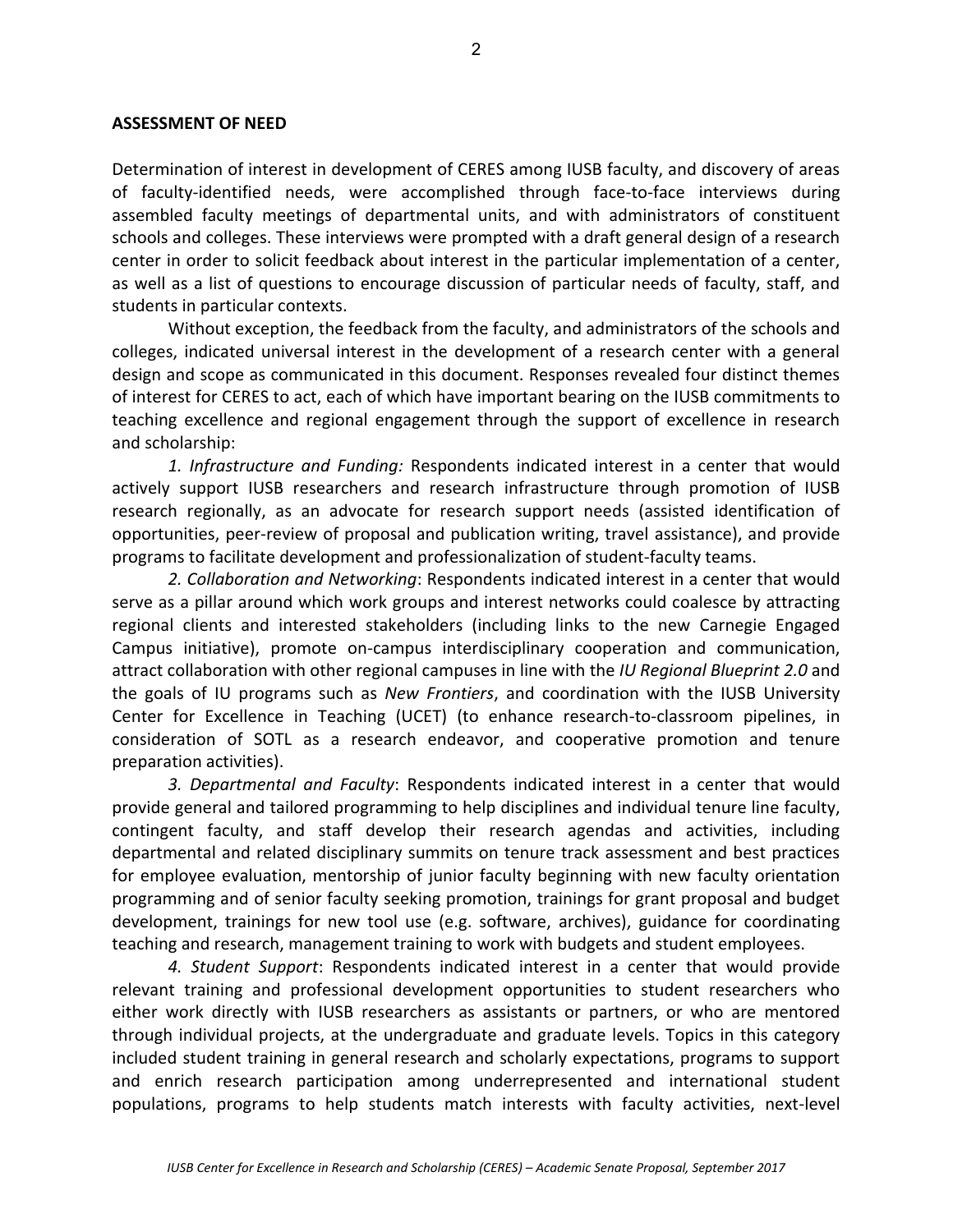educational preparation (undergrad to MA/PhD, or MA to PhD), and facilitation of interdisciplinary student support groups for theses or project reporting.

#### **DESCRIPTION OF CURRENT BEST PRACTICES**

Among the colleges and universities recognized in the "IU South Bend Peer Institutions Benchmarking Report" (2015), and in the IU system at large, a variety of campus research centers exist. These exhibit a number of useful organizational traits and activities that are illustrative of what should be expected at CERES.

 Among the IUSB peer institutions outside the IU system, five schools stand out as having particularly robust research centers which the organizers of CERES should strive to emulate: Armstrong Atlantic State University (AASU), Augusta State University (ASU), the University of Michigan at Flint (UMF), Southern Oregon University (SOU), and Southern Utah University (SUU). Of these schools, all had above median retention rates to second year (except for SUU, which was still ahead of IUSB), and all had above median six year graduation rates (except for AASU, which was still ahead of IUSB). Within these schools, UMF had the highest second year retention rate of 72% (IUSB 63%), and SUU had the highest six year graduation rate of 44% (IUSB 24%). All five schools have existing programs analogous to the IUSB Student/Mentor Academic Research Teams (SMART) funding program. These schools also have more detailed and well-defined campus programs that exist to promote research and scholarship interactions, mentorship, and partnership between faculty and students, and their regions, beyond the scope of what currently exists at IUSB. Important elements of these peer institution research centers which should be emulated by CERES at IUSB include detailed Web portals and face-toface opportunities for matching student interests and faculty expertise (AASU, ASU, UMF), welldefined disciplinary specialization among center directors and faculty board for broad engagement (ASU, UMF), offerings of training activities for the entire lifecycle of a university population from undergraduates through to senior faculty (AASU, SOU, SUU, UMF), purposed training programs that are focused on creating highly functional faculty-student teams (AASU, UMF), easily navigated Web information and a well-defined set of contact(s) for potential regional clients to start contacts with the campus research apparatus (SOU, SUU).

 Within the IU system, there is not a similar campus-wide structure at IUSB's sibling regional campuses of East, Kokomo, Northwest, and Southeast. Those four campuses contain research support mechanisms for faculty and students similar to those available at IUSB through the Faculty Research Grant (FRG) and SMART programs, mainly focused on limited onetime seed funding for projects and not for broader campus development and regional service; although the IU Kokomo Applied and Community Research Center provides a good example of a research service point of contact for regional clients regarding social, behavioral, and economic activities. Indiana University-Purdue University Fort Wayne (IPFW), with its contextually unique organization, contains an *Institute for Research, Scholarship, and Creative Endeavors* (IRSC) to provide financial and logistical support faculty and student activities and promote regional outreach, but without the broader emphases on professional development and training as exemplified by AASU, SOU, SUU, and UMF. IU Bloomington (IUB) and Indiana University-Purdue University Indianapolis (IUPUI) have more robust structures befitting their higher tier research campus statuses; IUPUI in particular describes the mission of its research center with direct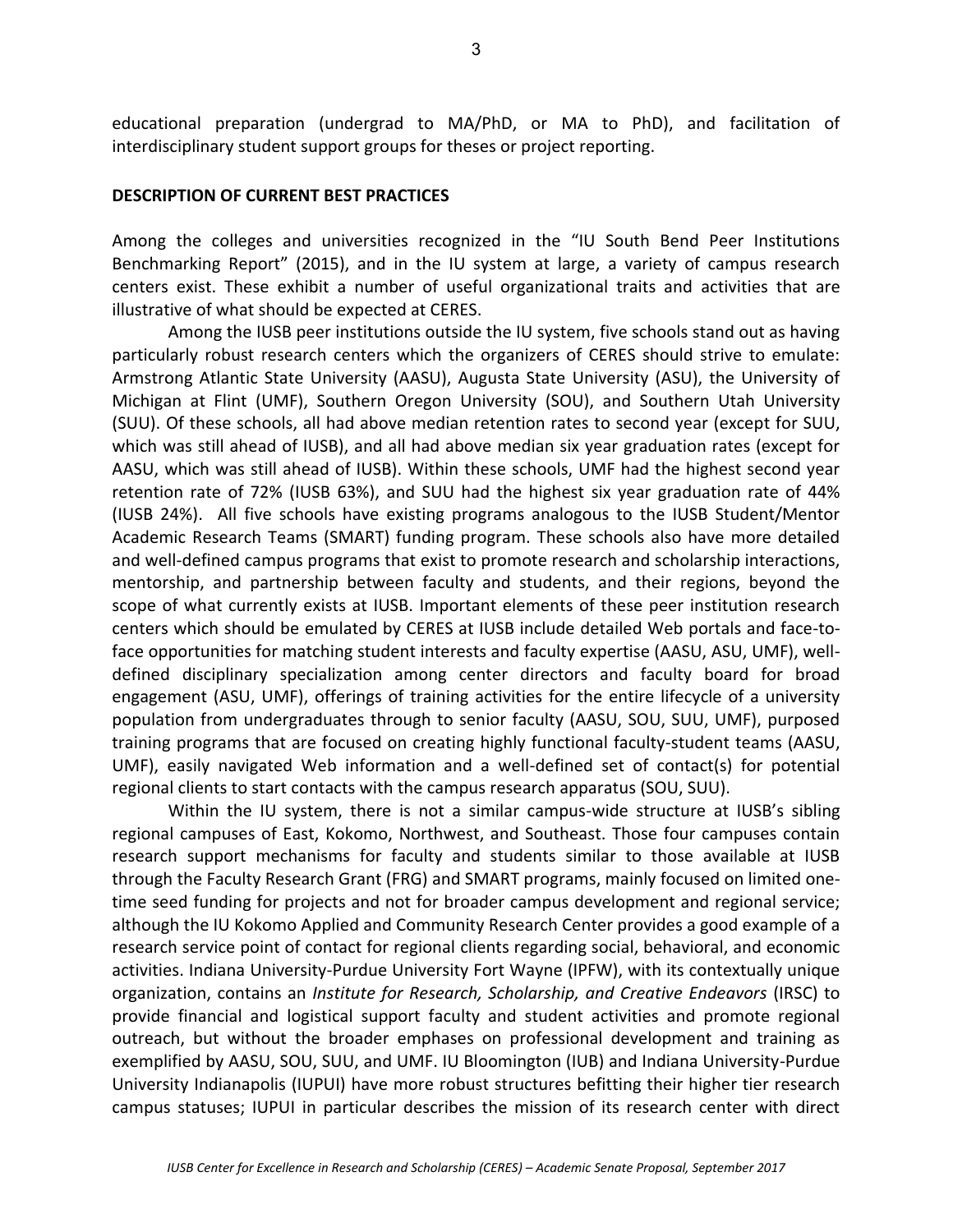reference to the National Organization of Research Development Professionals to: *"... support the efforts of faculty to secure extramural research funding and initiate and nurture critical partnerships throughout the institutional research enterprise, among institutions, and with external stakeholders. With the goal of enabling competitive individual and team research and facilitating research excellence* [by] *implementing collaborative services and resources that span across disciplines, and cross administrative boundaries within organizations and beyond, in order to foster multi- and interdisciplinary research excellence."* 

### **CERES MISSION STATEMENT**

The Indiana University South Bend (IUSB) Center for Excellence in Research and Scholarship (CERES) supports the university's core values of research, scholarship, and creative activity as integral and overlapping areas with teaching to form a combined realm of excellence in the campus community. This realm is formed by diverse faculty activities as expert researchers and scholars, is expanded by their student engagement and the achievements of the student body, is supported with the efforts of staff and contingent instructors, and finds expression in intellectual products that are of value to regional needs and circumstances in a dynamic and complex global climate.

The mission of CERES is to foster and facilitate a culture of research and scholarship in a complete lifecycle from senior faculty to first-year student at IUSB, and to demonstrate the benefits of diverse research and scholarship to the IUSB region. The mission of CERES does not include activities of the central IU systems for sponsored research administration and research compliance. CERES complements existing centralized sponsored research structures with strategic development and outreach efforts focused on the IUSB campus and region.

## **CERES SCOPE AND GENERAL ACTIVITIES**

The scope of CERES is the IUSB campus and service region. CERES will provide various support mechanisms to enhance IUSB institutional expertise in research and scholarship at all levels, and engage stakeholders in our service region to collaboratively recognize and use IUSB expertise, research, and scholarship to enhance the development and well-being of our communities, region, and the state through civic, economic, and cultural development.

CERES is thus built upon a series of activity categories that support the university's core values and are central to the CERES mission:

- 1. promotion, facilitation, and enhancement of faculty-student opportunities and activities
- 2. support for project proposal development and project management activities
- 3. support for individual and group professionalization and development activities
- 4. development of interdisciplinary interactions and collaborations
- 5. promotion and facilitated reuse of IUSB expertise in regional development
- 6. continuous assessment of the state of IUSB as relates to the mission for feedback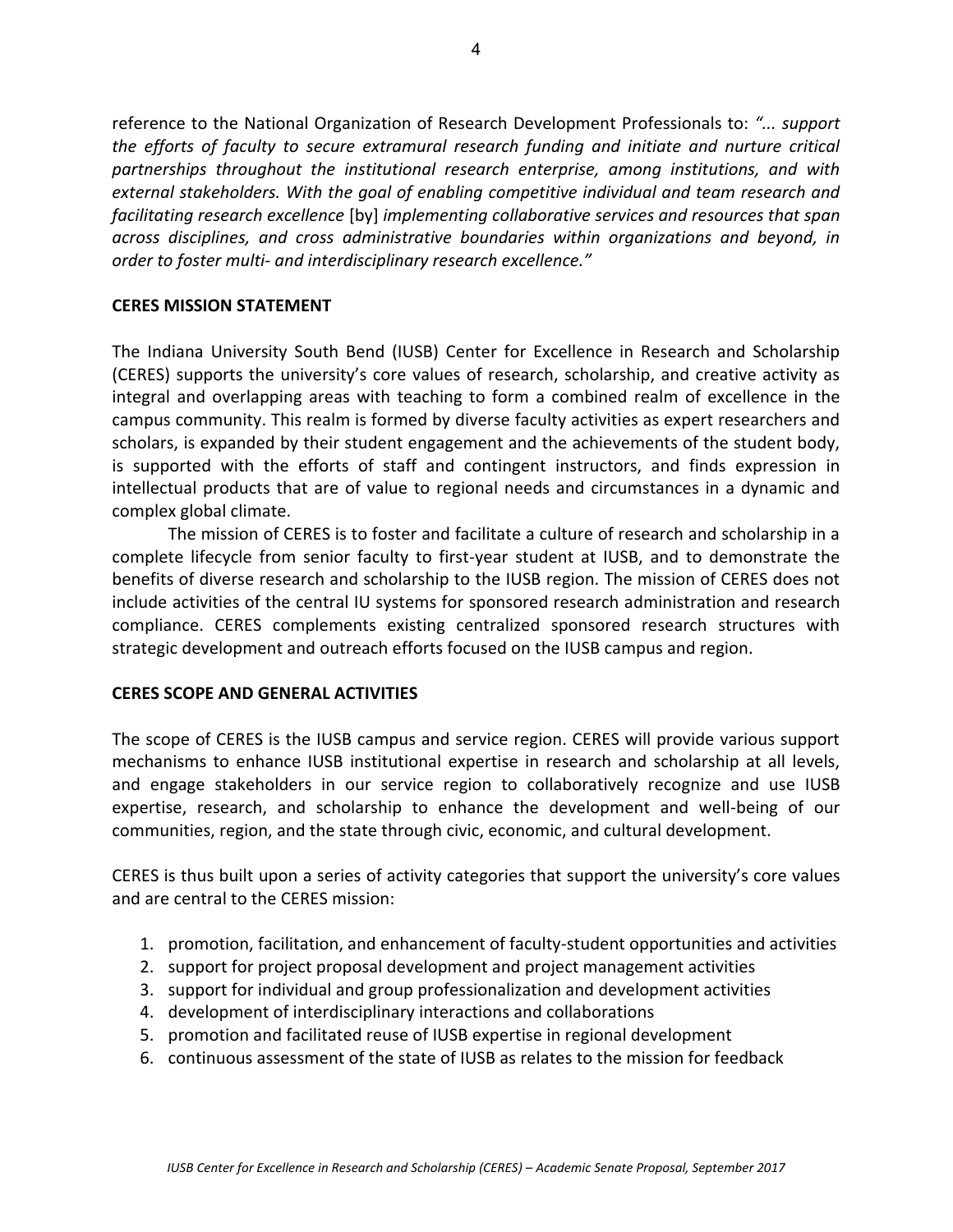#### **CERES ORGANIZATIONAL AND GOVERNING STRUCTURE**

The organizational structure of the IUSB Center for Excellence in Research and Scholarship will consist of a director, a faculty board of advisors, as well as ex officio board members from strategic staff positions and regional stakeholders. Decisions regarding the activities of the center will be made with the simple majority vote or consensus of the group consisting of the director and the faculty board of advisors.

The director will be appointed from the IUSB senior faculty to a three-year term. Choice of a new director should be made with preference to an individual who has served for some time on the advisory board. Removal of the director for cause shall be appropriate for any behavior that would cause sanction in the course of regular university duties. The director shall work to organize and facilitate implementation of actions devised and generally approved by the board by vote or consensus in pursuit of the CERES mission, and serve as supervisor over any staff or student employees tasked to the center unless otherwise delegated or specified. The director will serve as an at-large member of CERES to help serve general campus and regional needs.

The faculty board of advisors will consist of nine individuals, appointed to three-year terms from IUSB constituent schools and colleges, who broadly represent the research and scholarship interests of the campus. To that end: the College of Liberal Arts and Sciences will be allocated three members, to be filled by a humanist, a physical or biological scientist, and a social scientist; one representative each will be allocated to the Ernestine M. Raclin School of the Arts, the Judd Leighton School of Business, the School of Education, and the Vera Z. Dwyer College of Health Sciences; two representatives will be allocated to a pool which includes the Labor Studies program, the Schurz Library, the School of Social Work, and the Purdue Polytechnic Institute. Removal of a board member for cause shall be appropriate for any behavior that would cause sanction in the course of regular university duties. The faculty board members will serve as representatives of their particular areas of expertise (generally considered, without departmental boundaries); they are expected to solicit ideas and needs from colleagues, to individually and jointly develop programming and opportunities in support of the CERES mission, to assist the assessment activities of CERES within their respective areas and generally, and to serve as points of contact about their respective areas to students, regional stakeholders, and others who may seek IUSB research and scholarly expertise.

The ex officio board membership will include members of the IUSB community, including the Contracts and Grants Coordinator, the Grants Writer, and the chair or selected alternate from the Academic Senate Research and Development Committee (this person cannot simultaneously serve as director or fill another board position). IUSB ex officio members have no term limit, their removal for cause shall be appropriate for any behavior that would cause sanction in the course of regular university duties. These members are not part of any decision or action process on the part of the center, and are non-voting, but are chosen for their expertise and institutional knowledge and should be allowed equal voice in deliberations.

The ex officio board membership will also include up to three members from the regional community, to be nominated by the director and accepted with a simple majority vote of the board of advisors. Regional members will have a two-year term limit to provide a more dynamic tone to the positions. Regional members may be removed for causes that would be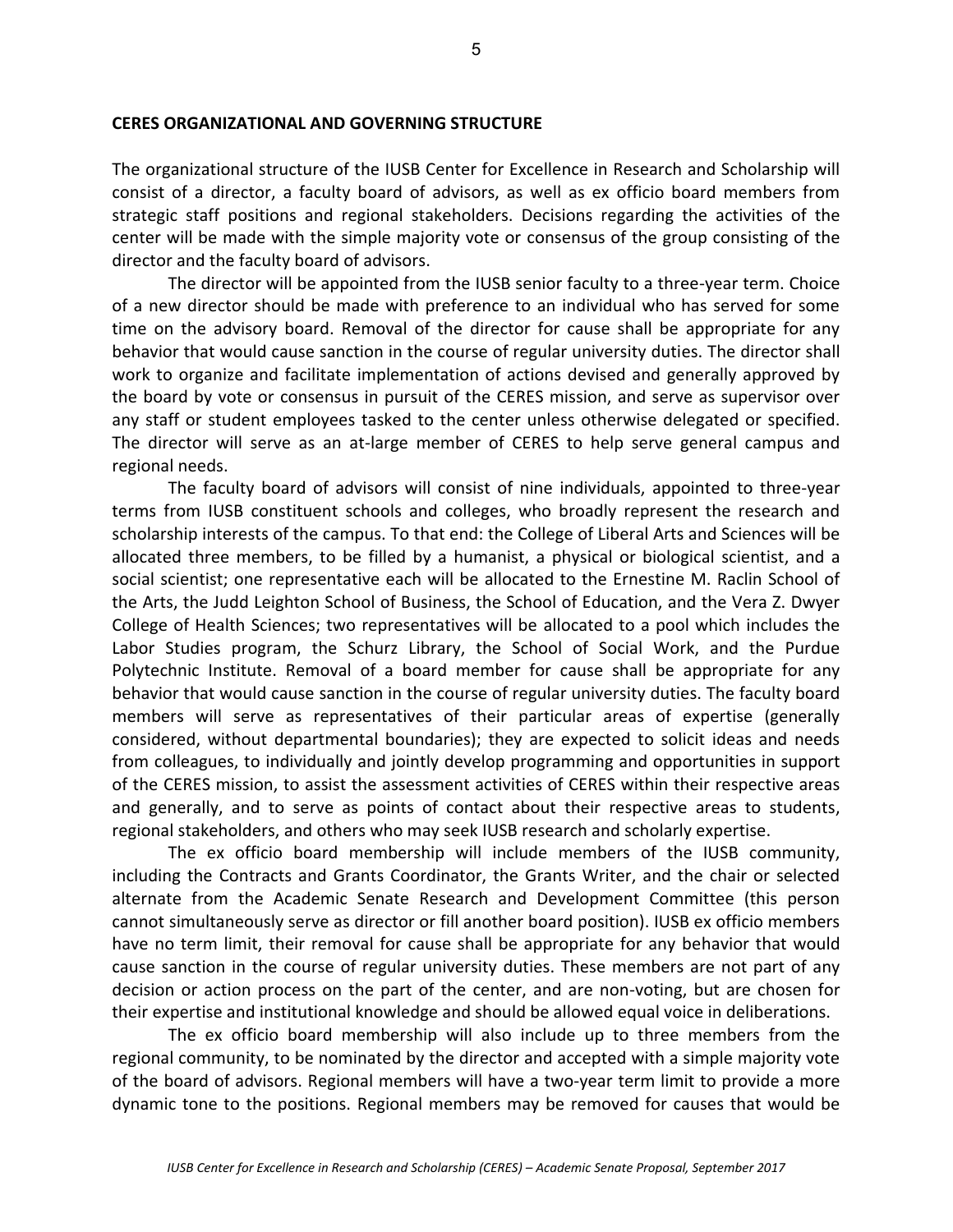appropriate to cause sanction among university employees or for negligence by a simple majority vote of the combined board of advisors and the director. These members are not part of any decision or action process on the part of the center, and are non-voting, but are chosen for their expertise and knowledge of regional needs and capacities to be served by CERES.

## **CERES INITIAL BUDGET CATEGORIES**

It is expected that a first-time expenditure of about \$75,000 will be necessary to fully organize, supply, and staff CERES in its initial work, with lower costs for general operating expenses in subsequent years. Expenses include:

- Office Equipment: computer, furniture, telephone
- Communications Expenses: Website development and maintenance, shared copy/printing for general use, professional printing of outreach materials, postage,
- Media Expenses: books, journals, and online subscriptions through the IUSB Library
- Travel and Outreach Expenses: honoraria, hospitality, regional (more often) and national (less often) travel, National Organization of Research Development Professionals membership and meeting participation
- Salaries: partial use of shared secretarial staff through the office of the Executive Vice Chancellor for Academic Affairs, one course release per semester for director, summer stipend for director
- Awards: faculty conference travel assistance to pay above and beyond what is covered for faculty within their various colleges

# **CERES INITIAL GOALS AND SCAFFOLD ASSESSMENT EXPECTATIONS SCHEDULE**

Based upon the mission, scope, and general activities of CERES, it is expected that the center should be able to define notable quantitative and qualitative successes on campus and in the IUSB service region within the first two years, and to demonstrate maintenance, development, and incremental improvements of those trends in subsequent years in the development contexts of IUSB, the IU system, the IUSB service region, and the state of Indiana in general.

- Year One: develop qualitative and quantitative assessment of all research and scholarly activity on campus and effects of CERES programming on individuals and groups; categorize quantities and qualities of students engaged in projects; categorize types of activities conducted and resultant products; categorize types of support resources sought, awarded, and used; use pre- and post- event survey instruments to assess effects of CERES programming; development of annual report
- Year Two: continued implementation of campus efforts described in Year One for longitudinal comparison; use appropriate survey, interview, and resultant data analyses to assess regional impacts; development of annual report